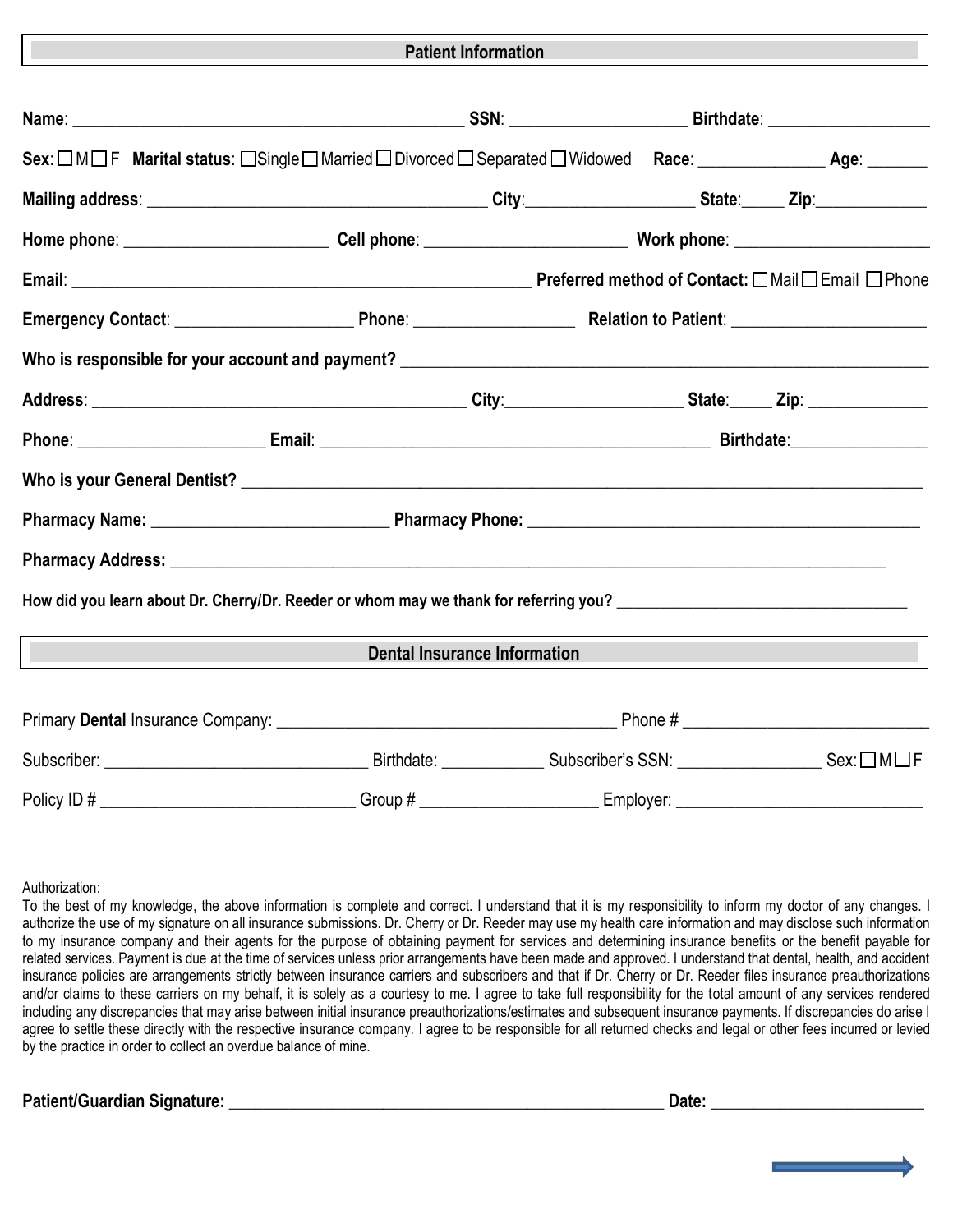### HEALTH QUESTIONAIRE

 $\sim$  animal Alex

|  | Name (please print) Alexandra                                                                                                                                                                                                      | Age                                                                     |
|--|------------------------------------------------------------------------------------------------------------------------------------------------------------------------------------------------------------------------------------|-------------------------------------------------------------------------|
|  | Please answer all questions by circling Yes (Y) or No (N)                                                                                                                                                                          | All responses are kept confidential.                                    |
|  | 1. YO NO Are you currently under a physician's care? If so, for what? _____________________________                                                                                                                                |                                                                         |
|  | 2. YO NO Have you had any serious illnesses or operations? If so, please describe: 1990 1990 1990 1990 1990 19                                                                                                                     |                                                                         |
|  | 3. YO NO Please list all medications, INCLUDING herbal supplements, you are currently taking:                                                                                                                                      |                                                                         |
|  | 4. YO NO Are you allergic to any medications or materials? (Please list and describe reaction):                                                                                                                                    |                                                                         |
|  | 5. YO NO Have you ever sought treatment for drug abuse and/or alcoholism?<br>2010 120 NO Have you ever sought treatment for drug abuse and/or alcoholism?<br>2010 120 NO Have you ever sought treatment for drug abuse and/or alco |                                                                         |
|  | 6. YO NO Do you have a heart murmur?                                                                                                                                                                                               |                                                                         |
|  | 7. YO NO Do you have Mitral Valve Prolapse?                                                                                                                                                                                        |                                                                         |
|  |                                                                                                                                                                                                                                    |                                                                         |
|  | 9. YO NO Do you require antibiotics (SBE Prophylaxis) before treatment?                                                                                                                                                            |                                                                         |
|  | 10. YO NO Cardiovascular Disease (Heart Attack, Angina, Irregular Heart Rhythm, High or Low Blood Pressure,                                                                                                                        |                                                                         |
|  |                                                                                                                                                                                                                                    |                                                                         |
|  | Stroke, Heart Surgery, Pacemaker?)<br>11. YO NO Lung Disease (Asthma, Emphysema, Chronic Cough, Bronchitis, Pneumonia, Tuberculosis,                                                                                               |                                                                         |
|  | Shortness of Breath)?                                                                                                                                                                                                              |                                                                         |
|  | 12. YO NO Seizures, Convulsions, Epilepsy, Fainting?                                                                                                                                                                               |                                                                         |
|  | 12. YO NO Seizures, Convulsions, Epilepsy, Fainting?____________________________<br>13. YO NO Psychiatric or Emotional Problems, Anxiety Disorder, or Nervous Breakdown?_________________________                                  |                                                                         |
|  | 14. YO NO Bleeding Disorder, Anemia, Bleeding Tendency, Bruise Easily?<br>14. YO NO Bleeding Disorder, Anemia, Bleeding Tendency, Bruise Easily?                                                                                   |                                                                         |
|  |                                                                                                                                                                                                                                    |                                                                         |
|  | 16. YO NO Kidney Disease?<br>16. YO NO Kidney Disease?                                                                                                                                                                             |                                                                         |
|  | 17. YO NO Diabetes?                                                                                                                                                                                                                | <u> 1989 - Johann Stoff, amerikansk politiker (* 1908)</u>              |
|  | 18. YO NO Thyroid Disease (Goiter)?<br>18. YO NO Thyroid Disease (Goiter)?                                                                                                                                                         |                                                                         |
|  |                                                                                                                                                                                                                                    |                                                                         |
|  |                                                                                                                                                                                                                                    |                                                                         |
|  | 21. YO NO Stomach Ulcers or Colitis?<br>21. YO NO Stomach Ulcers or Colitis?                                                                                                                                                       |                                                                         |
|  | 22. YO NO Glaucoma?                                                                                                                                                                                                                |                                                                         |
|  | 23. YO NO Implants placed anywhere in your body (heart valve, pacemaker, hip, knee)?                                                                                                                                               |                                                                         |
|  | 24. YO NO Radiation treatment for cancer?                                                                                                                                                                                          |                                                                         |
|  | 25. YO NO Clicking or popping of the jaw joint, pain near ear, difficulty opening mouth, grinding or                                                                                                                               |                                                                         |
|  | clenching of teeth?                                                                                                                                                                                                                |                                                                         |
|  | 26. YO NO Any disease, drug or transplant operation that may have affected your immune system?                                                                                                                                     |                                                                         |
|  | 27. YO NO HIV, AIDS or ARC?                                                                                                                                                                                                        |                                                                         |
|  | 28. YO NO Recurrent sinus, urinary tract or other problems/infections of any kind?                                                                                                                                                 |                                                                         |
|  | 29. YO NO Do you smoke or chew tobacco? If so, how much per day?                                                                                                                                                                   |                                                                         |
|  | 30. YO NO Do you use alcohol? If so, how much per day/week?                                                                                                                                                                        | <u> 1989 - Johann Stein, mars an t-Amerikaansk kommunister (* 1958)</u> |
|  | 31. YO NO Do you use cocaine, amphetamines, crack or any other street drugs?                                                                                                                                                       |                                                                         |
|  | 32. YO NO Do you have any other disease, condition or problem not listed above that you think the doctor                                                                                                                           |                                                                         |
|  | should know about? If so, please explain:                                                                                                                                                                                          |                                                                         |
|  | 33. YO NO Do you wish to talk with the doctor privately about anything?                                                                                                                                                            |                                                                         |
|  | Women Only: YO NO Are you pregnant or planning a pregnancy?                                                                                                                                                                        | YO NO Are you taking birth control pills?                               |
|  | I understand that certain antibiotics may negate the action of birth controls pills and lead to undesired fertility. I have been                                                                                                   |                                                                         |
|  | informed to use alternative mechanical means of birth control while on any antibiotics prescribed by our office.                                                                                                                   |                                                                         |
|  | If you have questions, please consult with your physician for further guidance.                                                                                                                                                    | <b>Initials</b>                                                         |

I understand a truthful history is important to the doctor. I certify that the above information is accurate to the best of my knowledge. **Initials** 

Signature of Patient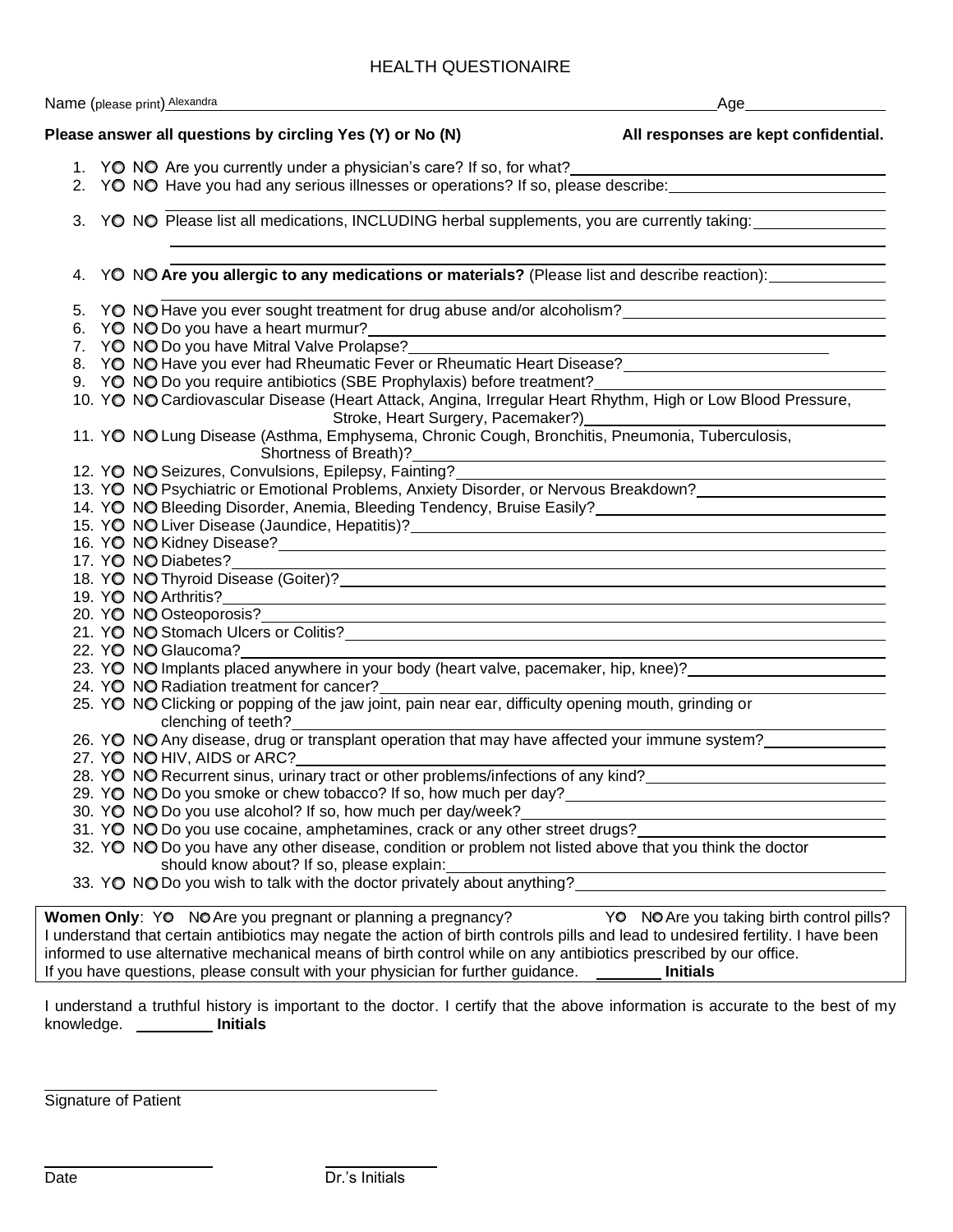# **Stephanie Reeder, D.M.D., M.D James E. Cherry, D.M.D., P.A. Financial Policy**

We are participating providers for the following Dental Insurance PPO Plans:

## **Aetna Delta Cigna MetLife United Concordia**

We will file to the primary participating insurance plan for reimbursement to our office. You will be responsible for the primary insurance co-pay and deductible at the time of service.

We will be happy to assist you in filing to *secondary* and *non-participating* insurance plans for reimbursement directly to you; however, you will be required to pay the full balance at the time of service.

We accept the following forms of payment:

### **Cash, Check, Visa, MasterCard, Discover, Amex, and CareCredit**

Treatment plans greater than \$2500.00 may require a 50% deposit prior to scheduling a surgery date. This deposit will be required two weeks prior to the procedure to allow sufficient time for supplies to be ordered and received.

Account credits or balances of \$30.00 or less will be written off after receipt of insurance payments unless specifically requested. Any balances overdue by 90 days with no payment will be turned over to a thirdparty collection agency.

I understand that dental, health and accident insurance plans are arrangements strictly between insurance carriers and subscribers and that if Stephanie Reeder, D.M.D., M.D files insurance preauthorization's and/or claims to these carriers on my behalf, it is solely as a courtesy to me. I understand that preauthorizations are not a guarantee of payment.

I agree to take full responsibility for the total amount of any services rendered including any discrepancies that may arise between initial insurance preauthorizations and subsequent insurance payments. If discrepancies do arise, I agree to settle these directly with the respective insurance company. Any insurance balances not paid within 60 days of treatment will become the patients' responsibility to pay.

I agree to be responsible for all returned checks, legal or other fees incurred or levied by the Practice in order to collect an overdue balance of mine. A fee of \$30.00 will be charged for a returned check.

We require at least 24-hour notice if you need to reschedule or cancel your appointment so that we may give your allocated time to another patient. The first incident of a missed office appointment without 24 hours notification will be documented and the cancelation fee will be waived. If a second office appointment is missed without 24 hours notification a \$50.00 fee will be charged and in order to schedule again you will be required to pay for your visit in advance.

| Patient Signature:<br>Jate. |  |
|-----------------------------|--|
|-----------------------------|--|